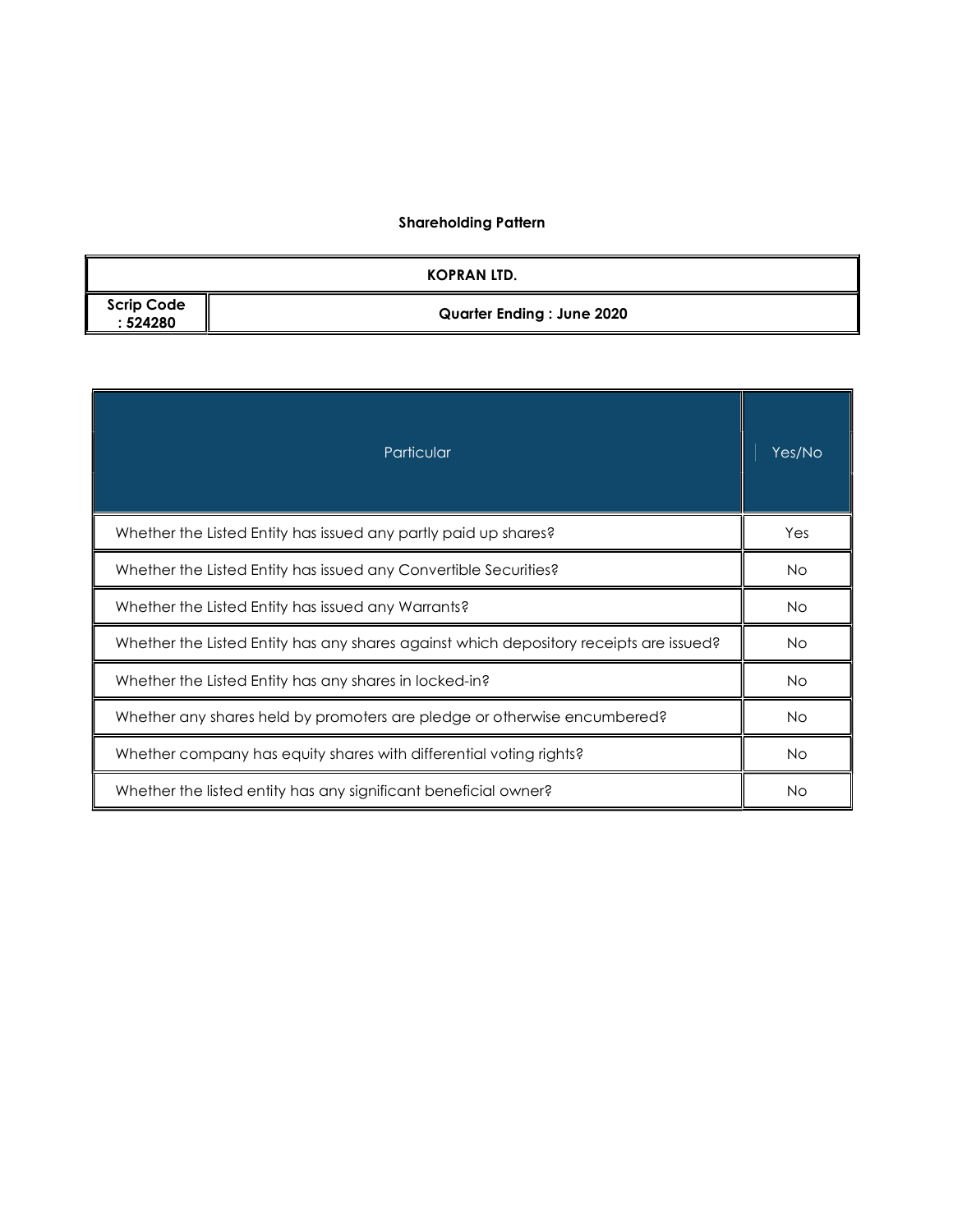# Summary statement holding of specified securities

| Category of<br>shareholder               | No. of<br>shareholders | No. of fully<br>paid up<br>equity<br>shares<br>held | No. of<br>Partly<br>paid-<br><b>UD</b><br>equity<br>shares<br>held | Total no.<br>shares<br>held | Shareholding<br>$as \alpha \%$ of<br>total no. of<br>shares<br>(calculated<br>as per SCRR,<br>1957) As a %<br>of $(A+B+C2)$ | No. of<br>Voting<br><b>Rights</b> | Total<br>$as \alpha \mathcal{Z}$<br><b>of</b><br>Total<br>Voting<br> right | No. of equity<br>shares held in<br>dematerialized<br>form |
|------------------------------------------|------------------------|-----------------------------------------------------|--------------------------------------------------------------------|-----------------------------|-----------------------------------------------------------------------------------------------------------------------------|-----------------------------------|----------------------------------------------------------------------------|-----------------------------------------------------------|
| (A) Promoter &<br>Promoter<br>Group      | 19                     | 1,89,34,203                                         |                                                                    | 1,89,34,203                 | 43.78                                                                                                                       | 1,89,34,203                       | 43.78                                                                      | 1,89,34,203                                               |
| (B) Public                               | 32,576                 | 2,43,15,273                                         | 3,126                                                              | 2,43,18,399                 | 56.22                                                                                                                       | 2,43,18,399                       | 56.22                                                                      | 2,40,21,369                                               |
| (C1) Shares<br>underlying DRs            |                        |                                                     |                                                                    |                             | 0.00                                                                                                                        |                                   | 0.00                                                                       |                                                           |
| (C2) Shares<br>held by<br>Employee Trust |                        |                                                     |                                                                    |                             | 0.00                                                                                                                        |                                   | 0.00                                                                       |                                                           |
| (C) Non<br>Promoter-Non<br>Public        |                        |                                                     |                                                                    |                             | 0.00                                                                                                                        |                                   | 0.00                                                                       |                                                           |
| <b>Grand Total</b>                       | 32,595                 | 4,32,49,476                                         | 3,126                                                              | 4,32,52,602                 | 100.00                                                                                                                      | 4,32,52,602                       | 100.00                                                                     | 4,29,55,572                                               |

Note: C=C1+C2 Grand Total=A+B+C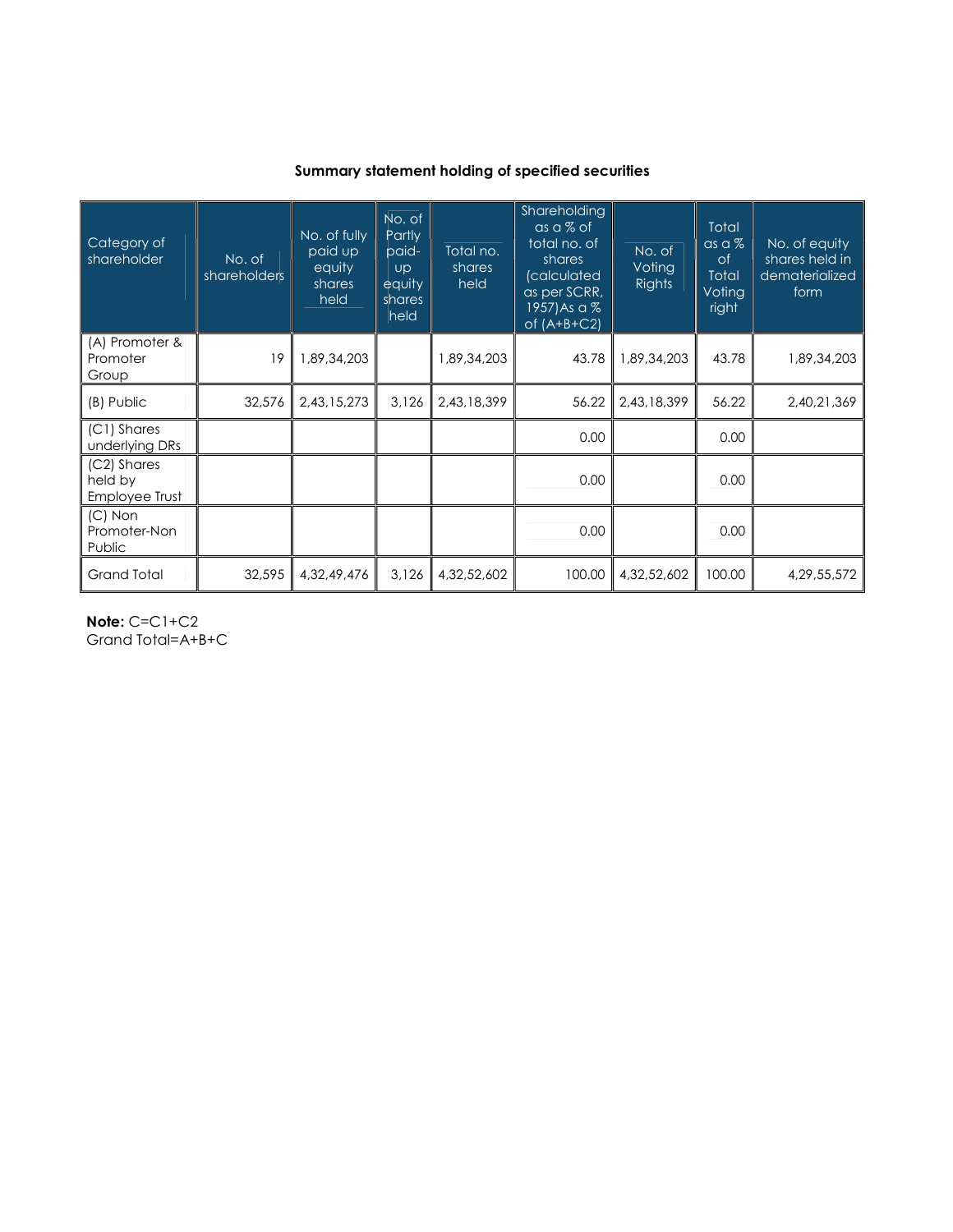Shareholding Pattern

#### KOPRAN LTD.

Scrip Code : 524280 **Quarter Ending :** June 2020

## Statement showing shareholding pattern of the Promoter and Promoter Group

| Category of<br>shareholder                 | Nos. of<br>shareholders  | No. of fully<br>paid up<br>equity shares<br>held | No. of<br>Partly<br>paid-up<br>equity<br>shares<br>held | Total nos.<br>shares held | Shareholding as a %<br>of total no. of shares<br>(calculated as per<br>SCRR, 1957) As a % of<br>$(A+B+C2)$ | Number of equity<br>shares held in<br>dematerialized<br>form |
|--------------------------------------------|--------------------------|--------------------------------------------------|---------------------------------------------------------|---------------------------|------------------------------------------------------------------------------------------------------------|--------------------------------------------------------------|
| A1) Indian                                 |                          |                                                  |                                                         |                           | 0.00                                                                                                       |                                                              |
| Individuals/Hindu<br>undivided Family      | 12                       | 54,81,410                                        |                                                         | 54,81,410                 | 12.67                                                                                                      | 54,81,410                                                    |
| Rajendra Somani                            |                          | 23,24,250                                        |                                                         | 23,24,250                 | 5.37                                                                                                       | 23,24,250                                                    |
| Susheel Somani                             |                          | 8,71,900                                         |                                                         | 8,71,900                  | 2.02                                                                                                       | 8,71,900                                                     |
| Hridai Shusheel<br>Somani                  | $\mathbf{1}$             | 1,16,900                                         |                                                         | 1,16,900                  | 0.27                                                                                                       | 1,16,900                                                     |
| Mridula Somani                             | $\mathbf{1}$             | 2,28,900                                         |                                                         | 2,28,900                  | 0.53                                                                                                       | 2,28,900                                                     |
| Surendra Somani                            | $\mathbf{1}$             | 5.03.075                                         |                                                         | 5.03.075                  | 1.16                                                                                                       | 5,03,075                                                     |
| Jaya Somani                                | $\mathbf{1}$             | 2,58,500                                         |                                                         | 2,58,500                  | 0.60                                                                                                       | 2,58,500                                                     |
| Adarsh Somani                              | $\overline{\phantom{a}}$ | 1.81.250                                         |                                                         | 1,81,250                  | 0.42                                                                                                       | 1,81,250                                                     |
| Suhrid Somani                              | $\mathbf{1}$             | 93,300                                           |                                                         | 93,300                    | 0.22                                                                                                       | 93,300                                                       |
| Vandana Somani                             | $\mathbf{1}$             | 3,25,200                                         |                                                         | 3,25,200                  | 0.75                                                                                                       | 3,25,200                                                     |
| Somani Kumkum                              | $\mathbf{1}$             | 35,635                                           |                                                         | 35,635                    | 0.08                                                                                                       | 35,635                                                       |
| Varun Somani                               | $\mathbf{1}$             | 2,72,500                                         |                                                         | 2,72,500                  | 0.63                                                                                                       | 2,72,500                                                     |
| Nupur Somani                               |                          | 2,70,000                                         |                                                         | 2,70,000                  | 0.62                                                                                                       | 2,70,000                                                     |
| Any Other (specify)                        | $\overline{7}$           | 1,34,52,793                                      |                                                         | 1,34,52,793               | 31.10                                                                                                      | 1,34,52,793                                                  |
| Debonair<br>Publication Pvt. Ltd.          | $\mathbf{1}$             | 1,000                                            |                                                         | 1,000                     | 0.00                                                                                                       | 1,000                                                        |
| G. Claridge &<br>Company Limited           | $\mathbf{1}$             | 3,42,500                                         |                                                         | 3,42,500                  | 0.79                                                                                                       | 3,42,500                                                     |
| Oricon Enterprises<br>Ltd.                 | $\mathbf{1}$             | 60,17,183                                        |                                                         | 60,17,183                 | 13.91                                                                                                      | 60,17,183                                                    |
| <b>Parijat Shipping</b><br>and Finale Ltd. | 1                        | 3,85,209                                         |                                                         | 3,85,209                  | 0.89                                                                                                       | 3,85,209                                                     |
| Kopran Lifestyle Ltd                       | $\overline{\phantom{a}}$ | 3.950                                            |                                                         | 3.950                     | 0.01                                                                                                       | 3.950                                                        |
| Sarvamangal<br>Mercantile Co. Ltd.         | $\mathbf{1}$             | 29,02,951                                        |                                                         | 29.02.951                 | 6.71                                                                                                       | 29,02,951                                                    |
| Panorama Finvest<br>Pvt. Ltd.              | $\mathbf{1}$             | 38,00,000                                        |                                                         | 38,00,000                 | 8.79                                                                                                       | 38,00,000                                                    |
| Sub Total A1                               | 19                       | 1,89,34,203                                      |                                                         | 1,89,34,203               | 43.78                                                                                                      | 1,89,34,203                                                  |
| A2) Foreign                                |                          |                                                  |                                                         |                           | 0.00                                                                                                       |                                                              |
| $A = A1 + A2$                              | 19                       | 1.89.34.203                                      |                                                         | 1,89,34,203               | 43.78                                                                                                      | 1,89,34,203                                                  |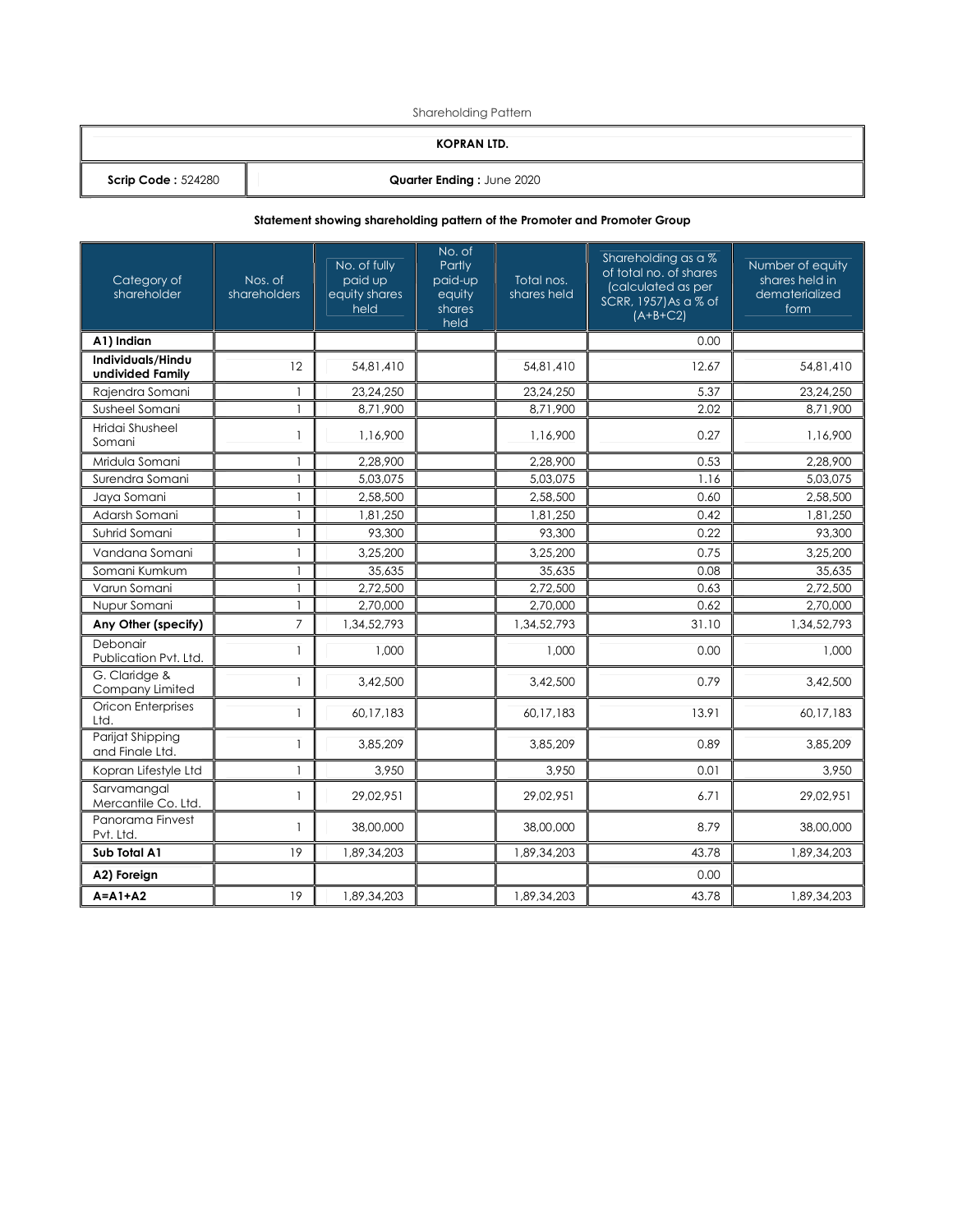Shareholding Pattern Public Shareholder

#### KOPRAN LTD.

Scrip Code : 524280 **Quarter ending :** June 2020

### Statement showing shareholding pattern of the Public shareholder

| Category & Name<br>of the Shareholders                                                | No. of<br>shareholder | No. of fully<br>paid up<br>equity<br>shares held | Partly<br>paid-up<br>equity<br>shares<br>held | Total no.<br>shares held | Shareholding %<br>calculated as per<br>SCRR, 1957 As a<br>% of (A+B+C2) | No. of<br>Voting<br>Rights | Total as<br>$a\%$ of<br><b>Total</b><br>Voting<br>right | No. of equity<br>shares held in<br>dematerialized<br>form(Not<br>Applicable) |
|---------------------------------------------------------------------------------------|-----------------------|--------------------------------------------------|-----------------------------------------------|--------------------------|-------------------------------------------------------------------------|----------------------------|---------------------------------------------------------|------------------------------------------------------------------------------|
| <b>B1) Institutions</b>                                                               | $\mathbf 0$           | 0                                                |                                               |                          | 0.00                                                                    |                            | 0.00                                                    |                                                                              |
| Mutual Funds/                                                                         | 3                     | 500                                              |                                               | 500                      | 0.00                                                                    | 500                        | 0.00                                                    |                                                                              |
| Foreign Portfolio<br><b>Investors</b>                                                 | 3                     | 300                                              |                                               | 300                      | 0.00                                                                    | 300                        | 0.00                                                    |                                                                              |
| <b>Financial</b><br><b>Institutions/Banks</b>                                         | 12                    | 1040253                                          | 145                                           | 10,40,398                | 2.41                                                                    | 10,40,398                  | 2.41                                                    | 10,40,398                                                                    |
| Sub Total B1                                                                          | 18                    | 1041053                                          | 145                                           | 10,41,198                | 2.41                                                                    | 10,41,198                  | 2.41                                                    | 10,40,398                                                                    |
| <b>B2) Central</b><br><b>Government/State</b><br>Government(s)/<br>President of India | $\mathbf 0$           | 0                                                |                                               |                          | 0.00                                                                    |                            | 0.00                                                    |                                                                              |
| <b>B3) Non-Institutions</b>                                                           | $\mathbf 0$           | $\overline{0}$                                   |                                               |                          | 0.00                                                                    |                            | 0.00                                                    |                                                                              |
| <b>Individual share</b><br>capital upto Rs. 2<br>Lacs                                 | 30883                 | 14475966                                         | 2,981                                         | 1,44,78,947              | 33.48                                                                   | 1,44,78,947                | 33.48                                                   | 1,42,02,968                                                                  |
| <b>Individual share</b><br>capital in excess of<br>Rs. 2 Lacs                         | 87                    | 4461273                                          |                                               | 44,61,273                | 10.31                                                                   | 44,61,273                  | 10.31                                                   | 44,61,273                                                                    |
| <b>NBFCs registered</b><br>with RBI                                                   | 1                     | 15399                                            |                                               | 15,399                   | 0.04                                                                    | 15,399                     | 0.04                                                    | 15,399                                                                       |
| Any Other (specify)                                                                   | 1587                  | 4321582                                          |                                               | 43,21,582                | 9.99                                                                    | 43,21,582                  | 9.99                                                    | 43,01,631                                                                    |
| <b>Bodies Corporate</b>                                                               | 235                   | 1637700                                          |                                               | 16,37,700                | 3.79                                                                    | 16,37,700                  | 3.79                                                    | 16,17,899                                                                    |
| <b>Clearing Members</b>                                                               | 116                   | 325865                                           |                                               | 3,25,865                 | 0.75                                                                    | 3,25,865                   | 0.75                                                    | 3,25,865                                                                     |
| <b>HUF</b>                                                                            | 908                   | 1196192                                          |                                               | 11,96,192                | 2.77                                                                    | 11,96,192                  | 2.77                                                    | 11,96,192                                                                    |
| Non-Resident Indian<br>(NRI)                                                          | 326                   | 1159877                                          |                                               | 11,59,877                | 2.68                                                                    | 11,59,877                  | 2.68                                                    | 11,59,727                                                                    |
| Trusts                                                                                | $\overline{2}$        | 1948                                             |                                               | 1,948                    | 0.00                                                                    | 1,948                      | 0.00                                                    | 1,948                                                                        |
| Sub Total B3                                                                          | 32558                 | 23274220                                         | 2,981                                         | 2,32,77,201              | 53.82                                                                   | 2,32,77,201                | 53.82                                                   | 2,29,81,271                                                                  |
| $B = B1 + B2 + B3$                                                                    | 32576                 | 24315273                                         | 3,126                                         | 2,43,18,399              | 56.22                                                                   | 2,43,18,399                | 56.22                                                   | 2,40,21,369                                                                  |

Details of the shareholders acting as persons in Concert including their Shareholding (No. and %):

Details of Shares which remain unclaimed may be given here along with details such as number of shareholders, outstanding shares held in demat/unclaimed suspense account, voting rights which are frozen etc.